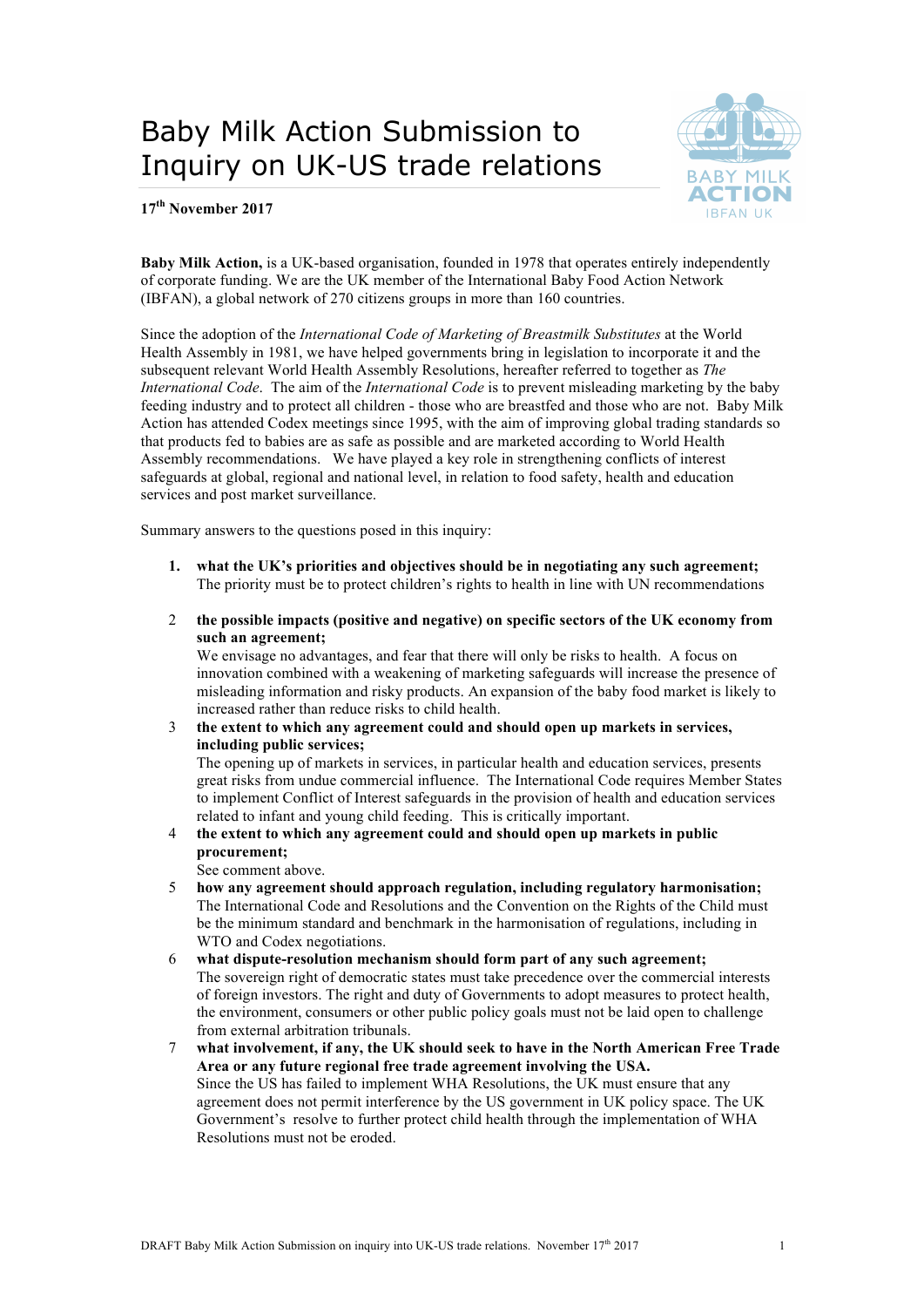#### **1 what the UK's priorities and objectives should be in negotiating any such agreement;**

The UK is a signatory to the Convention on the Rights of the Child and, since 1981, a consistent endorser of the International Code and subsequent WHA Resolutions. As a member of the EU, has brought key sections into UK law. New EU Regulations that will come into force in 2020 contain several new safeguards, for example a prohibition of health and nutrition claims on infant formula and Foods for Special Medical Purposes.

The US, in contrast has failed completely in this regard and has no federal legislation on marketing that protects breastfeeding: infant formula labels do not have to make a statement about the superiority of breastfeeding, there is no restriction on idealising images or words that suggest products are close to breastmilk. US formula labels can include statements that compare artificial milks to breastmilk, make health claims and use images that idealise the products. *For further detail please see Submission by First Steps Nutrition.* 

*Any agreement with the US must not weaken the UK's commitment to strengthen its policy further in line with World Health Assembly recommendations.* 

**Child Rights** Like all states, the UK, as a primary duty bearer, has a legal obligation to protect, promote and support child health and ensure – through appropriate legislation - that '*marketing and advertising do not have adverse impacts on children's rights.'* These obligations are enshrined in many Human Rights and World Health Assembly Resolutions. For example the *Convention on the Rights of the Child* (CRC) The General comment No. 16 (2013) outlines State obligations regarding the impact of the business sector on children's rights. Para 20: "*States should ensure that marketing and advertising do not have adverse impacts on children's rights by adopting appropriate regulation and encouraging business enterprises to adhere to codes of conduct and use clear and accurate product labelling and information that allow parents and children to make informed consumer decisions."1*

#### **2** *the possible impacts (positive and negative) on specific sectors of the UK economy from such an agreement;*

Governments have sovereign rights and duties to protect health. Trade agreements can, and often do, undermine national consumer protective policies. The UK must be take steps to ensure that U.S negotiators (who will inevitably protect US corporate interests) are not allowed to introduce provisions that might undermine UK potential to safeguard health, the environment.<sup>2</sup> Intellectual property rights, limits on financial regulation and investor rights often come with threats that governments are required to pay compensation for policies that undermine expected profits. The UK must insist that any agreements do not confer rights to companies to sue Governments for economic harm if health or environmental regulations interfere with profits.

The UK must retain and protect the *Precautionary Principle* that is embedded in EU and UK baby food and formula regulations.<sup>3</sup> The US does not have safeguards in place to prevent risky technologies, hormone-laced milk and GM ingredients reaching the market.<sup>4</sup> Any legislation covering foods for infants and young children should include specific and stringent application of the PP, so that:

crc/c/gc/16 site:www2.ohchr.org 16 16 June 2011, the UN Human Rights Council endorsed the "Guiding Principles on Business and Human Rights: Implementing the United Nations 'Protect, Respect and Remedy' Framework" proposed by UN Special Representative John Ruggie. http://www.businesshumanrights. org/UNGuidingPrinciplesPortal/Home <sup>2</sup> *2017 National Trade Estimate Report on FOREIGN TRADE BARRIERS* Office of the United States Trade Representative https://ustr.gov/sites/default/files/files/reports/2017/NTE/2017%20NTE.pdf

<sup>3</sup> *Regulation (EU) No 609/2013 of the European Parliament and of the Council of 12 June 2013 on food intended for infants and young children, food for special medical purposes, and total diet replacement for weight control.* **Article 5 Precautionary principl**e *In order to ensure a high level of health protection in relation to the persons for whom the food referred to in Article 1(1) of this Regulation is intended, the precautionary principle as set out in Article 7 of Regulation (EC) No 178/2002 shall apply* <sup>4</sup> A post-Brexit trade deal with the US could increase in the amount of cancer-causing toxins in British milk and baby food, *The*

*Independent*. US regulations allow more than 20 times the quantity of harmful aflatoxins in food products, compared to the stricter regime imposed by the European Union.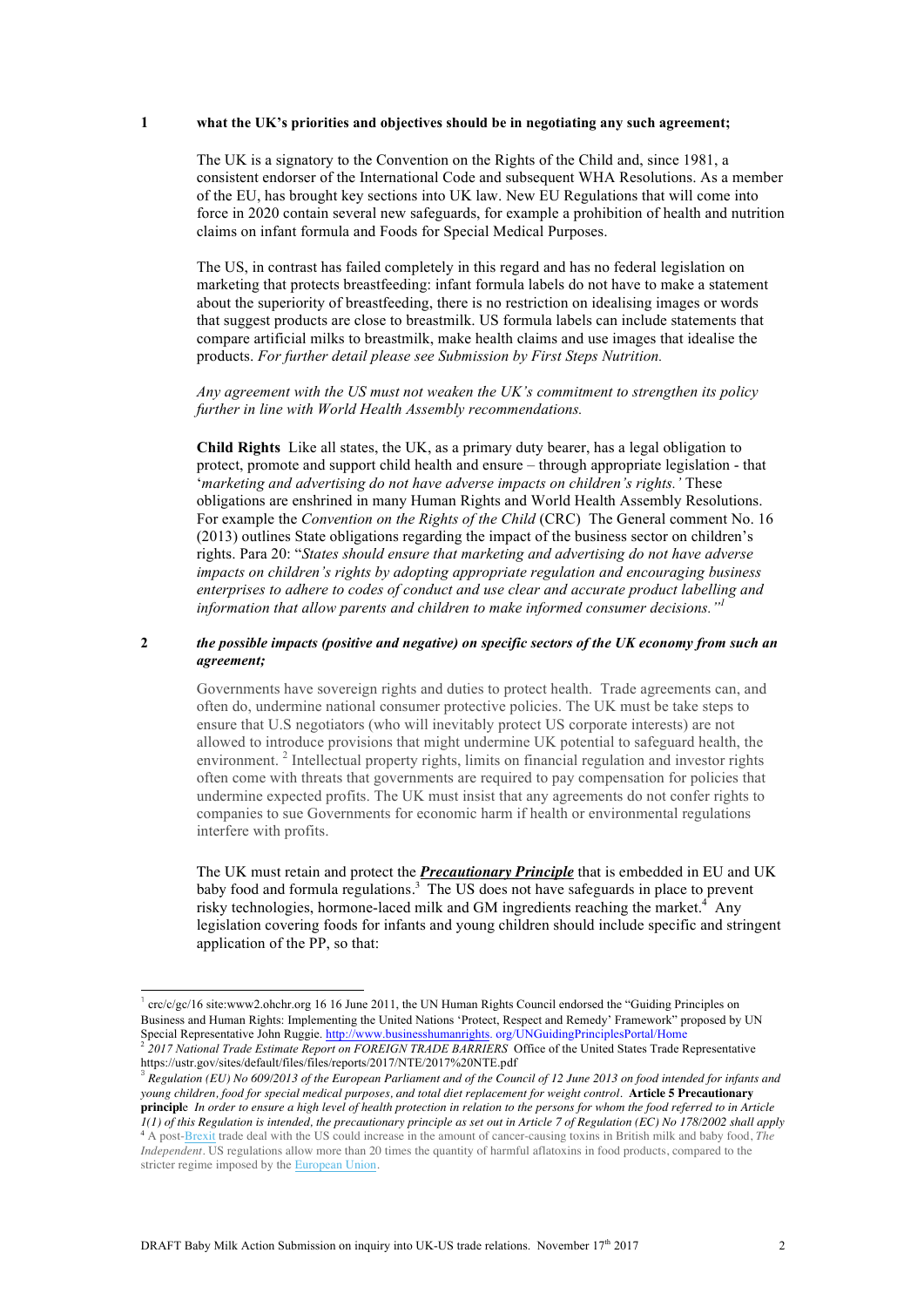- 1. all ingredients are pre-authorised following rigorous independent scrutiny, (with particular care over new technologies, such as nanotechnologies;
- 2. systematic reviews of all available evidence is carried out *independently* of the manufacturers and distributers of the products in question;
- 3. evidence is reviewed on a regular basis to ensure infants are not exposed to levels of nutrients that might put an unnecessary burden on their metabolism;<sup>[1]</sup>
- 4. there is regular post market surveillance indicating the frequency of such reviews;
- 5. food ingredients not listed as essential are kept to the bare minimum;

**Obesity:** Bad diet is now acknowledged to be the biggest cause of death and disability and the costs of diet-related diseases are fast consuming health budgets and infant and young child feeding is acknowledged to be a critically important factor. Following the EU Parliament vote in January 2016 to reduce sugar levels in baby foods,  $<sup>5</sup>$  the UK will be implementing this key</sup> strategy as a key part of its efforts to tackle childhood obesity.

The 2016 *WHO Guidance on ending the inappropriate Marketing of foods for Infants and Young Children is another important safeguard that must be protected.* This Guidance attempts to address the aggressive marketing of the new range of expensive, sweetened and flavored milks that target 6-36 month old children. There is no doubt that the market for these products is growing fast, despite widespread, near universal concern about their harmful health impact. We are working with Member States at Codex to ensure that the revision of the Codex Standard incorporates the WHO 2016 Guidance.

### **3 the extent to which any agreement could and should open up markets in services, including public services;**

The opening up of markets in services, in particular health and education services presents great risks from undue commercial influence. The International Code requires Member States to implement Conflict of Interest safeguards in the provision of health and education services related to infant and young child feeding. This is critically important. We see no advantages and many risks in opening up markets in services.

#### **4 the extent to which any agreement could and should open up markets in public procurement;**

See comment above. We see no advantages and many risks in opening up markets in public procurement in relation to health and education.

### **5 how any agreement should approach regulation, including regulatory harmonisation;**

The *International Code and WHA Resolutions* must be the benchmark in the harmonisation of regulations. The UK must insist on this and counter the flawed arguments and pressure so often exerted by corporate lawyers. The UN recommendations are a minimum requirement for all countries and their interpretation is hotly contested by the baby feeding industry at national and global level, including at Codex Alimentarius.

**The Codex Code of Ethics for International Trade in Food** (CAC/RCP 20-1979 4.4) states that *"national authorities should be aware of their obligations under the International Health Regulations (2005) with regard to food safety events, including notification, reporting or verification of events to the World Health Organisation (WHO). They should also make sure that the International Code of Marketing of Breast milk Substitutes and relevant resolutions of the World Health Assembly (WHA) setting forth principles for the protection and promotion of breast-feeding be observed.*

## **6 what dispute-resolution mechanism should form part of any such agreement; and**

The sovereign rights of democratic states must take precedence over the commercial interests of foreign investors. The right and duty of Governments to adopt measures to protect health, the

.

<sup>5</sup> *European Parliament rejects high sugar content in baby foods*, BMJ 2016;352:i553

http://www.babymilkaction.org/wp-content/uploads/2016/01/bmj.i553.full\_.pdf